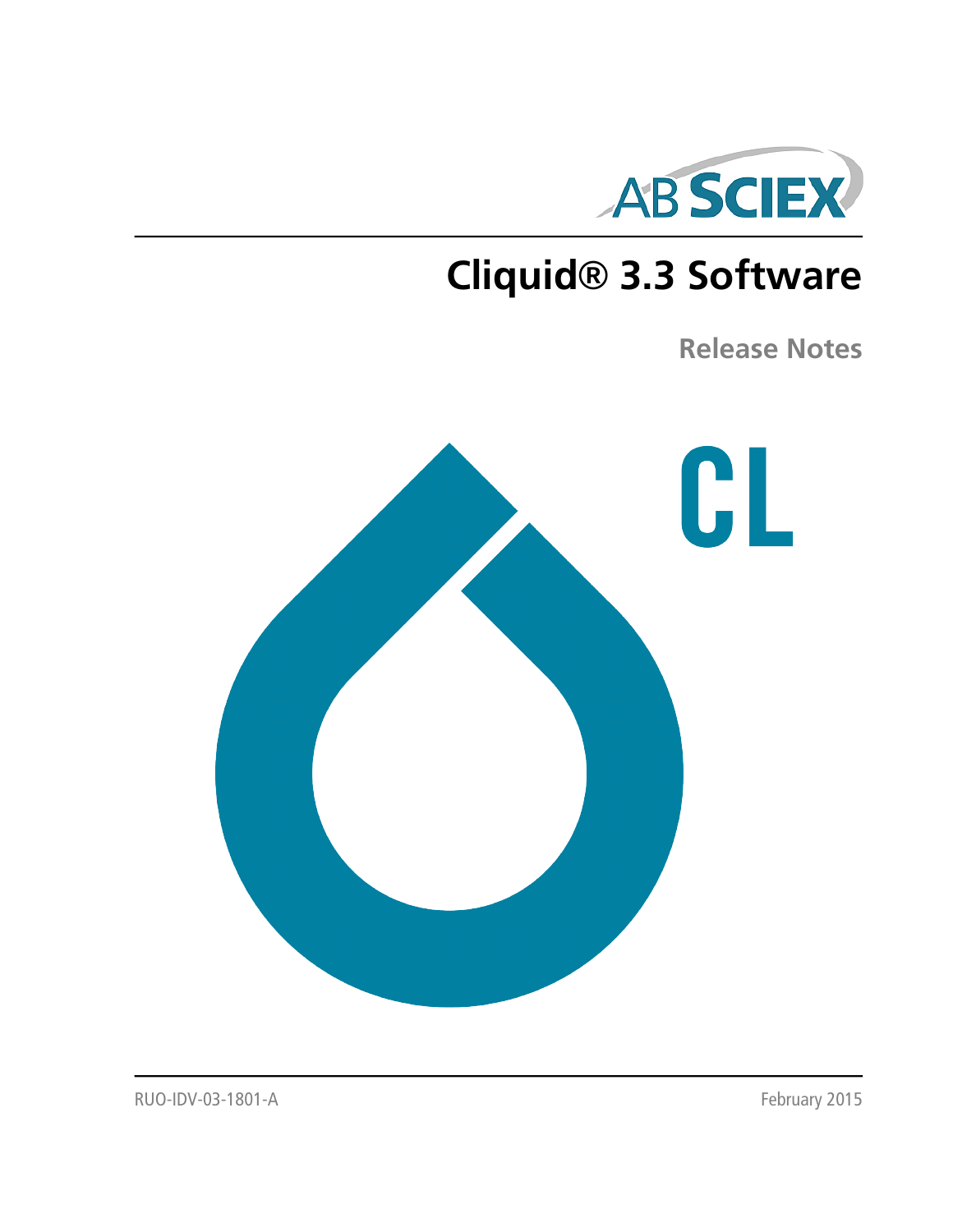This document is provided to customers who have purchased AB Sciex equipment to use in the operation of such AB Sciex equipment. This document is copyright protected and any reproduction of this document or any part of this document is strictly prohibited, except as AB Sciex may authorize in writing.

Software that may be described in this document is furnished under a license agreement. It is against the law to copy, modify, or distribute the software on any medium, except as specifically allowed in the license agreement. Furthermore, the license agreement may prohibit the software from being disassembled, reverse engineered, or decompiled for any purpose. Warranties are as stated therein.

Portions of this document may make reference to other manufacturers and/or their products, which may contain parts whose names are registered as trademarks and/or function as trademarks of their respective owners. Any such use is intended only to designate those manufacturers' products as supplied by AB Sciex for incorporation into its equipment and does not imply any right and/or license to use or permit others to use such manufacturers' and/or their product names as trademarks.

AB Sciex warranties are limited to those express warranties provided at the time of sale or license of its products and are AB Sciex's sole and exclusive representations, warranties, and obligations. AB Sciex makes no other warranty of any kind whatsoever, expressed or implied, including without limitation, warranties of merchantability or fitness for a particular purpose, whether arising from a statute or otherwise in law or from a course of dealing or usage of trade, all of which are expressly disclaimed, and assumes no responsibility or contingent liability, including indirect or consequential damages, for any use by the purchaser or for any adverse circumstances arising therefrom.

**For research use only.** Not for use in diagnostic procedures.

The trademarks mentioned herein are the property of AB Sciex Pte. Ltd. or their respective owners.

AB SCIEX™ is being used under license.

© 2015 AB Sciex Pte. Ltd.



AB Sciex Pte. Ltd. Blk 33, #04-06 Marsiling Ind Estate Road 3 Woodlands Central Indus. Estate. SINGAPORE 739256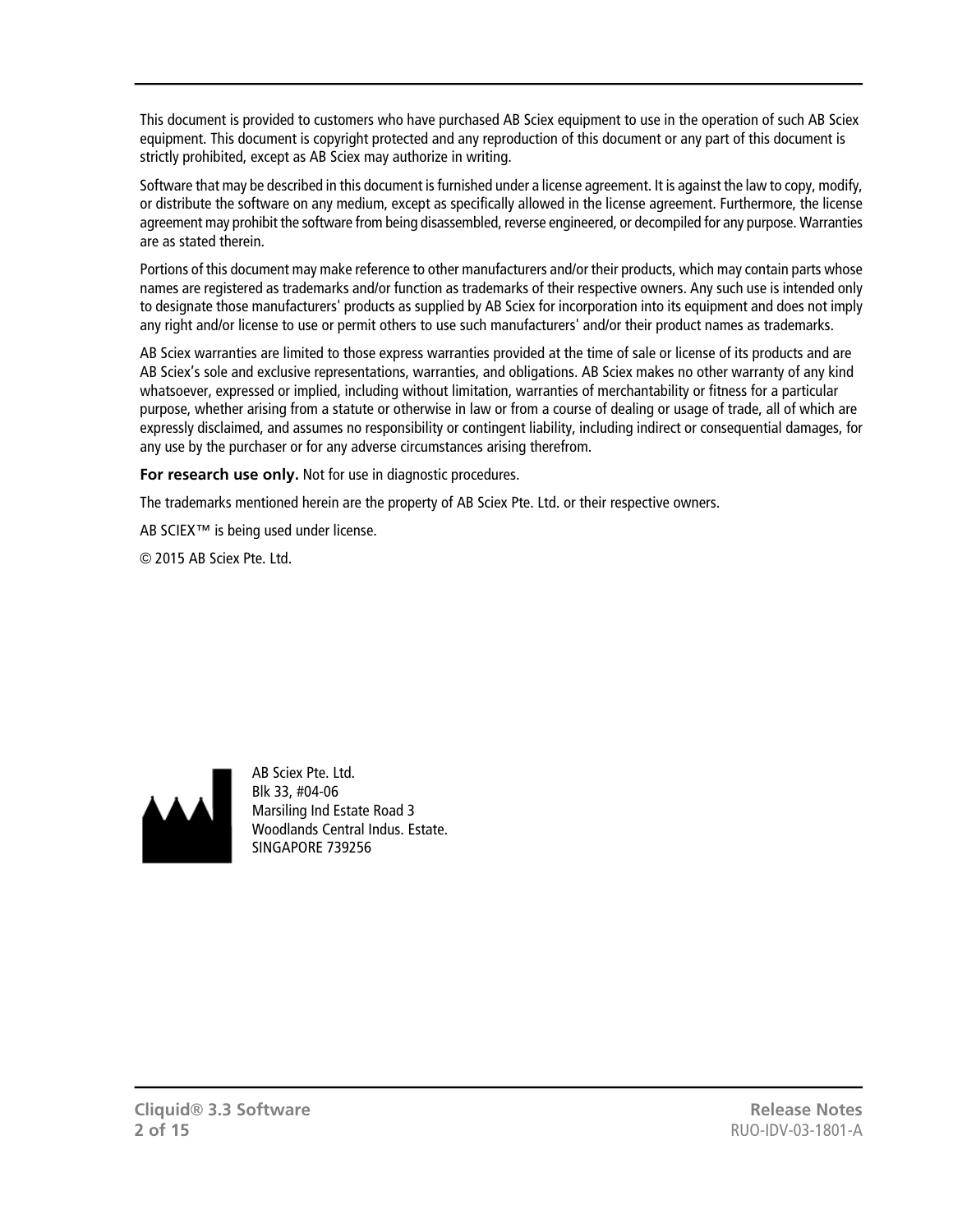## **Contents**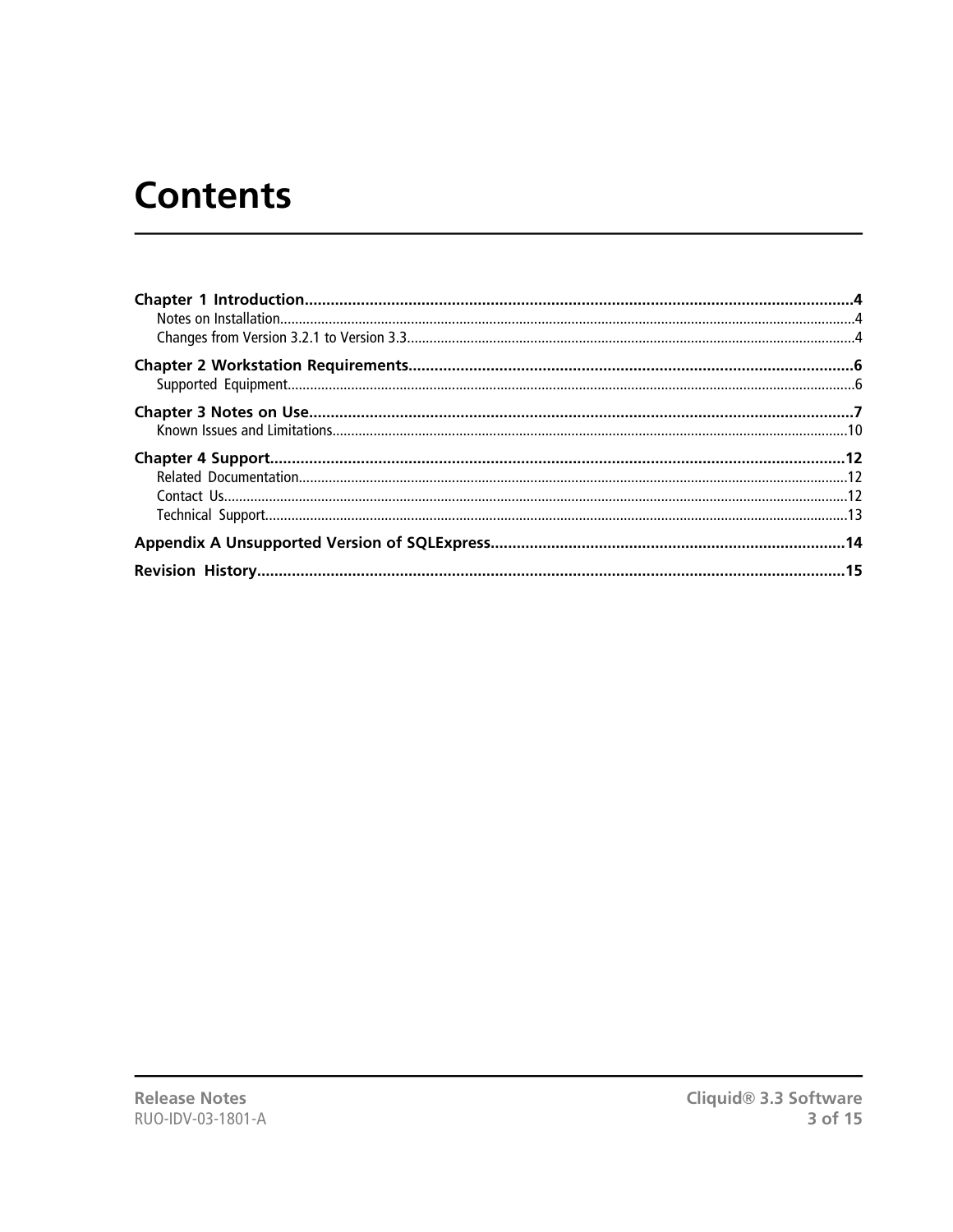### <span id="page-3-1"></span><span id="page-3-0"></span>**Notes on Installation**

New installations must be performed only by fully qualified AB SCIEX personnel. Contact the AB SCIEX Field Service Employee (FSE) to schedule the installation.

Any of the following versions of the Cliquid $^{\circledast}$  software can be upgraded to this version of the software:

- Cliquid software, version 3.2 that is installed on the Microsoft Windows 7 (32-bit) operating system with SP1
- Cliquid software, version 3.2.1 that is installed on the Microsoft Windows 7 (32-bit) operating system with SP1

Refer to the *Cliquid® 3.3 Software Installation Guide for Upgrades*, available on the Cliquid software installation DVD, for information on completing the upgrade.

The following upgrades must be performed only by fully qualified AB SCIEX personnel:

- Upgrade from an earlier version of the Cliquid software.
- Upgrade from version 3.2 that is installed on the Microsoft Windows XP operating system.
- Updated from version 3.2.1 that is installed on the Microsoft Windows XP operating system.

Contact AB SCIEX to schedule the upgrade.

The 3.2.1 software that is installed on the Microsoft Windows 7 (32-bit) operating system with SP1, can be upgraded to this version of the software. Refer to the *3.3 Software Installation Guide for Upgrades*, available on the software installation DVD, for information on completing the upgrade.

<span id="page-3-2"></span>This version of the Cliquid software is not compatible with version 1.0 of the MasterView<sup>TM</sup> software. If the Cliquid software is installed on the same computer, then the MasterView software will no longer function. MasterView software version 1.1 and this version of the Cliquid software can co-exist on the same computer.

### **Changes from Version 3.2.1 to Version 3.3**

This version of the Cliquid<sup>®</sup> software:

- Provides support for the Analyst® software, version 1.6.2 or higher. Earlier versions of the Analyst software are no longer supported.
- Provides support for the ChemoView<sup>™</sup> software, version 2.0.3. Earlier versions of the ChemoView software are no longer supported.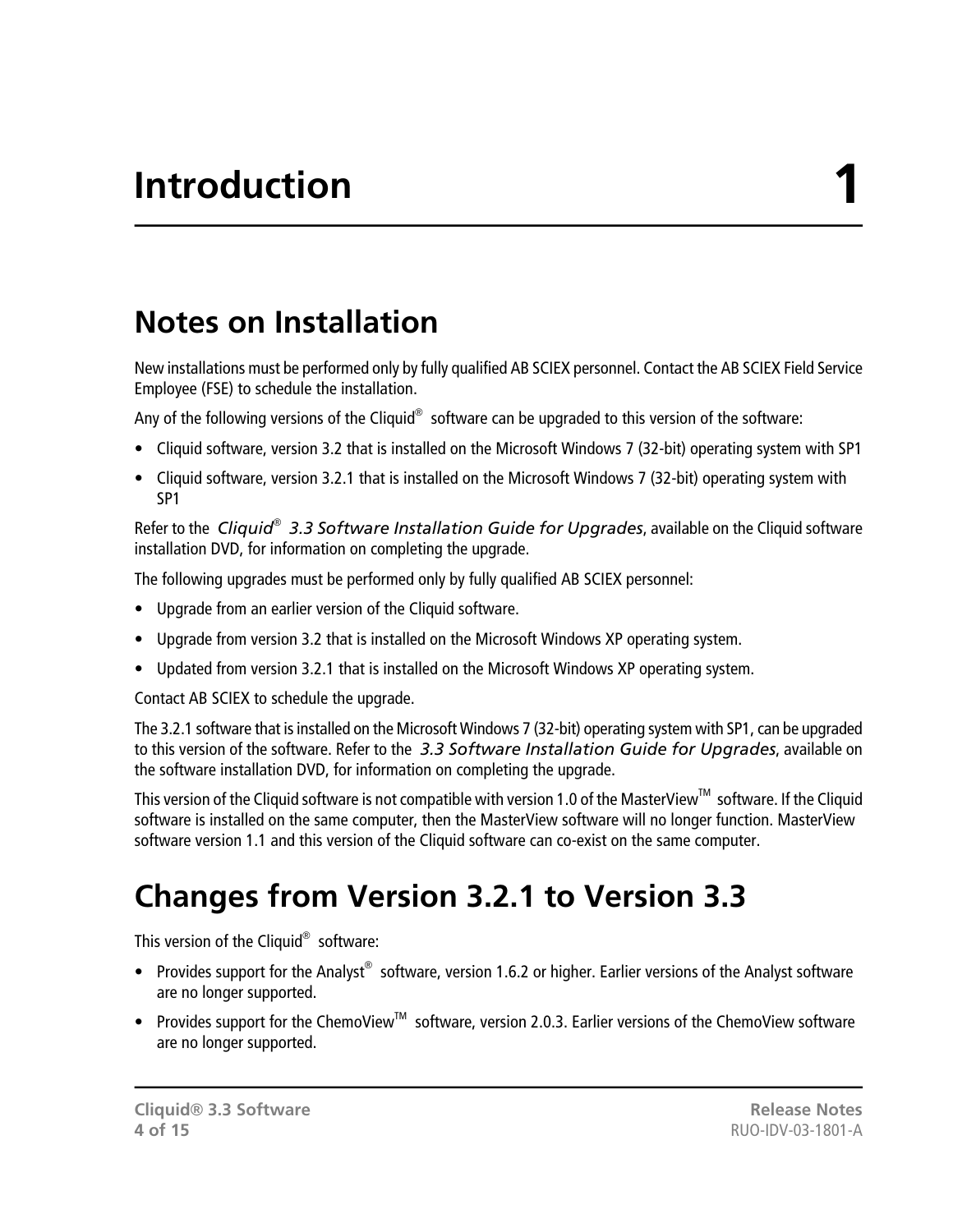- Provides support for the English Microsoft Windows 7 (32-bit or 64-bit) operating system with SP1. The Windows XP operating system is no longer supported.
- Provides support for the review of the acquired Enhanced Product Ion spectra to confirm the quality of the raw data and the correctness of the reporting selections performed by the software. In cases where the software selections for the EPI spectra to be reported are not the best selections in the opinion of the user, the selections can be corrected according to the established laboratory standard operating procedures (SOPs) for analytical methods.
- Provides support for unpacking of LibraryView<sup>™</sup> software packages containing compounds and library spectra. The installation of licensed spectral library packages is also supported by this version of the software.
- Provides support for the release of amino acid test data to a LIMS/LIS (Laboratory Information Management System/Laboratory Information System).
- Provides the user interface and the user documentation in multiple languages. The initial release of the Cliquid 3.3 software will be English-only. The release of additional languages will occur over time and will be distributed on separate DVDs.
- Requires a license to run screening tests.

In the Customize a test workflow, the software might not complete a task if the user does not return to the Home page before beginning a new task. It is recommended that the user always return to the Cliquid software Home page between tasks. This issue has been resolved. (CL-617)

When a dilution factor is specified in the sample list for Amino Acid tests, the value is not being used in the subsequent processing. This issue has been fixed. (CL-765)

In various Manage Tests workflows, the software might show invalid messages if the user does not complete a task by returning to the Home page before beginning a new task. It is recommended that the user always return to the Cliquid software Home page between tasks. This issue has been resolved. (29144, 32505)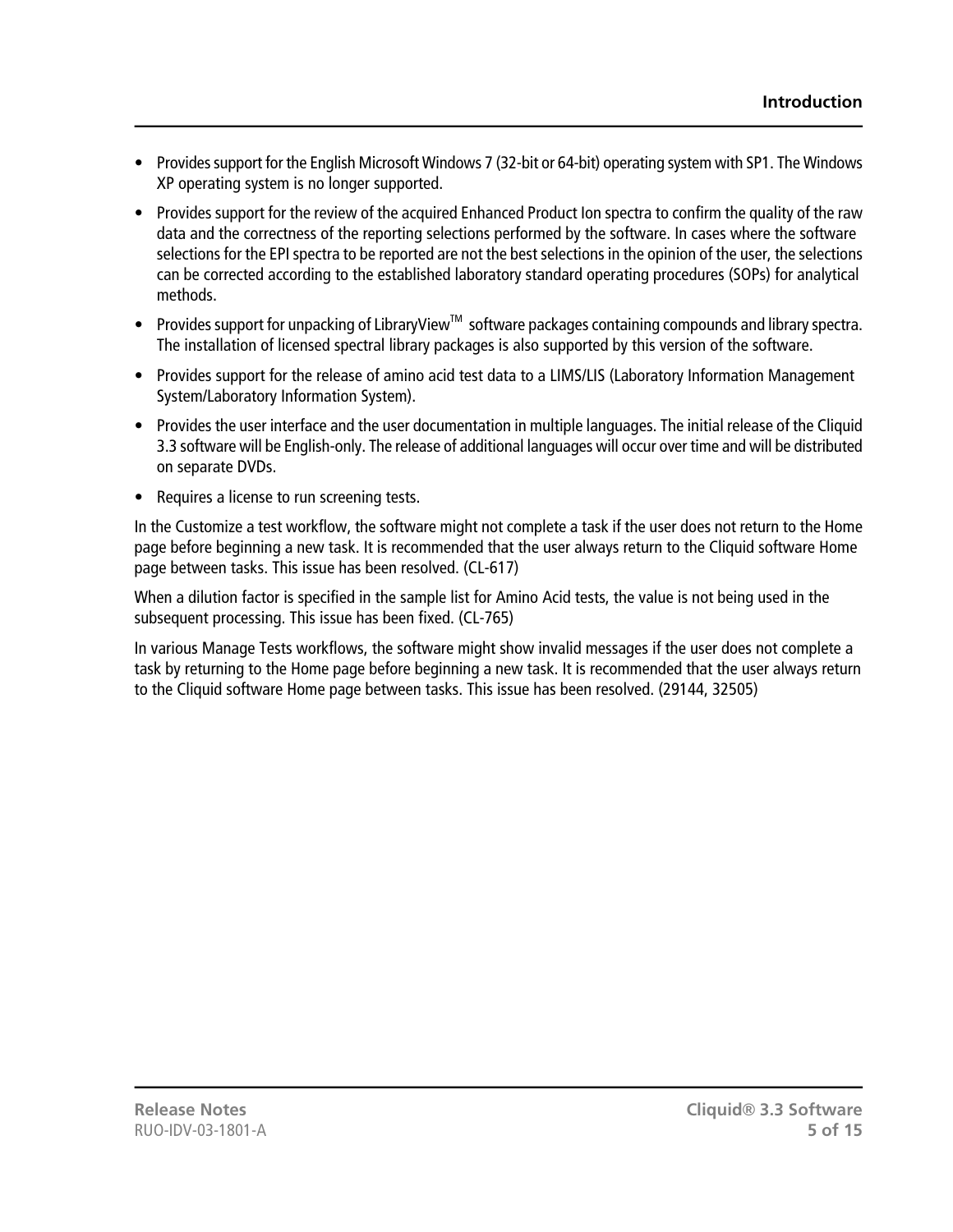<span id="page-5-0"></span>The workstation must be configured with the following applications before the software can be installed:

- English version of Microsoft Windows 7 (32-bit or 64-bit) operating system with SP1.
- Microsoft Office 2010 or 2013.

**Note:** If a trial version of Microsoft Office is installed on the computer as a temporary measure to enable the installation of the Cliquid software, then the full version of the Microsoft Office software must be activated before the trial period expires. The license can be purchased from your regional division of Microsoft or from an authorized distributor in your region.

• Analyst<sup>®</sup> software, version 1.6.2 or higher.

**Note:** Previous versions of the Analyst software might be compatible. However, they have not been tested and might result in functionality and performance issues.

<span id="page-5-1"></span>**Note:** SQL2008 R2 is the only supported version of the Microsoft SQL Server. If SQL2005 is installed on the computer, the Cliquid software installer will upgrade this version to SQL2008 R2. If a more recent version of SQL Server is installed on the computer, it must be removed before installation can continue. Refer to *[Unsupported](#page-13-0) [Version of SQLExpress on page 14](#page-13-0)*.

### **Supported Equipment**

- All mass spectrometers supported by the Analyst® software are supported by the Cliquid® software.
- All LC systems supported by the Analyst software are supported by the Cliquid software.
- Dell OptiPlex 960
- Dell OptiPlex 990
- Dell OptiPlex 9010
- Dell OptiPlex XE2

**Note:** Newer systems might become available. For more information, contact the local sales representative. Older computer models might be compatible. However, they have not been tested and might result in degraded performance.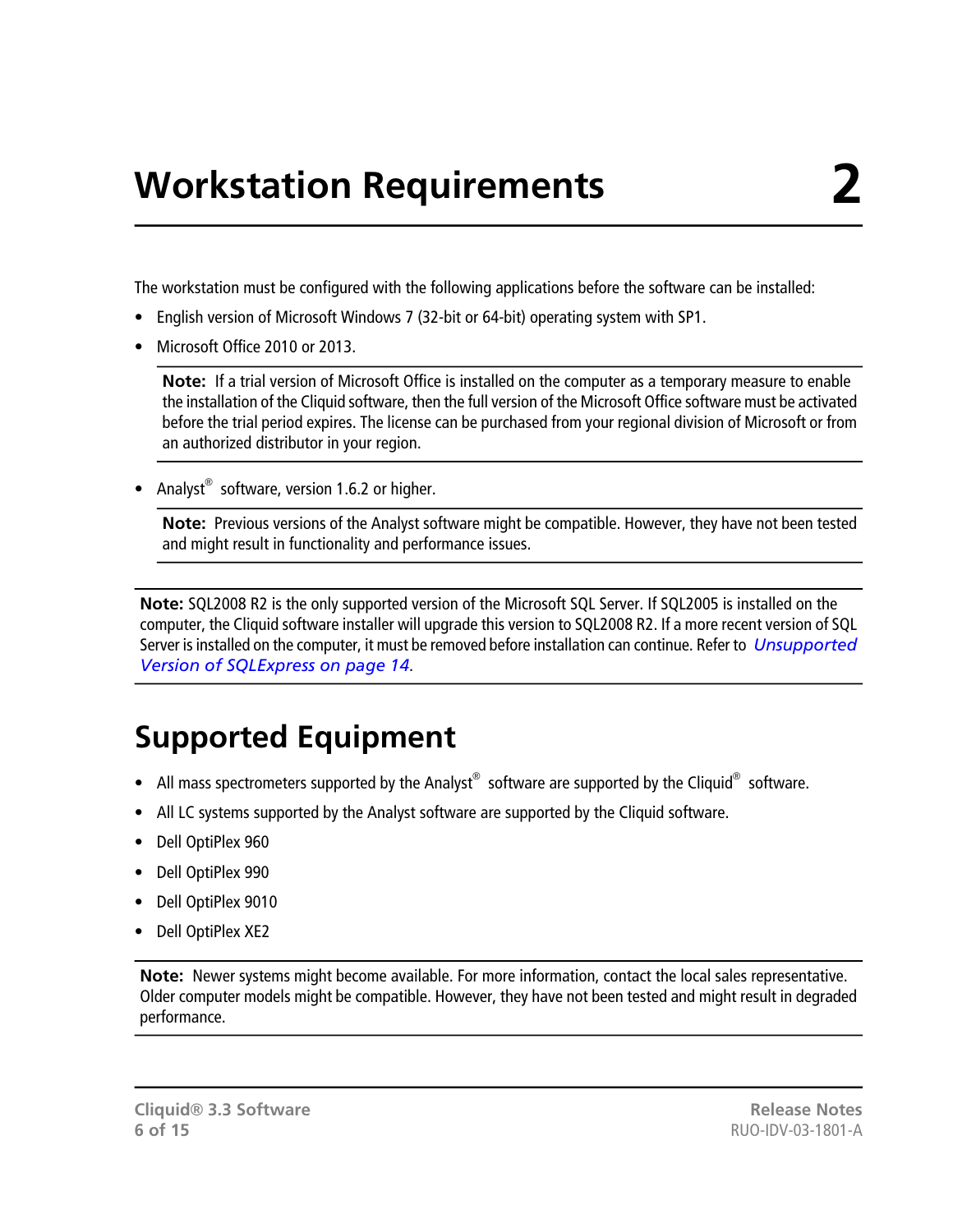<span id="page-6-0"></span>• The format for numbers, currencies, dates, and time must be set to English (United States). Setting the format to a different value might result in erroneous data.

Click **Start > Control Panel > Clock, Language, and Region > Change the date, time, or number format.** Make sure that English (United States) is the selected format.

|         | Region and Language     |                                    | 22             |
|---------|-------------------------|------------------------------------|----------------|
| Formats |                         | Location   Keyboards and Languages | Administrative |
| Format: |                         |                                    |                |
|         | English (United States) |                                    |                |
|         | Date and time formats   |                                    |                |
|         | Short date:             | M/d/yyyy                           |                |

- When logging on to the Cliquid® software for the first time, the error *No Analyst* might be shown. To resolve this issue, close and then open the Cliquid software again.
- After one week of continuous Cliquid software processing, or after 4000 reports are generated, restart the computer. If these limits are exceeded without restarting, reporting functionality might stop working and an error message similar to *Error: Analyst error opening xxx.wiff (Sample 1)* might be shown.
- The names of projects created through the Cliquid software must not contain non-English characters. Although the project folders are created successfully, information stored in these folders, for example generated reports, will not be accessible through the Cliquid software.
- If a Windows user account is locked due to an expired password or because of too many attempts to log on with an incorrect password, acquisition will fail with an error message similar to Error: Could not connect to net.tcp://localhost:4043/CliquidActionServer. Contact the network administrator to resolve the Windows account issue before resubmitting the job.
- When processing data, the Stop button is not available and the Standby button only affects acquisition. If a processing job that is in progress must be stopped, then go to the Reports tab and delete all waiting reports. Click the Abort button to cancel the report being generated. The Abort button is available after the Reporter software generates the Results Table.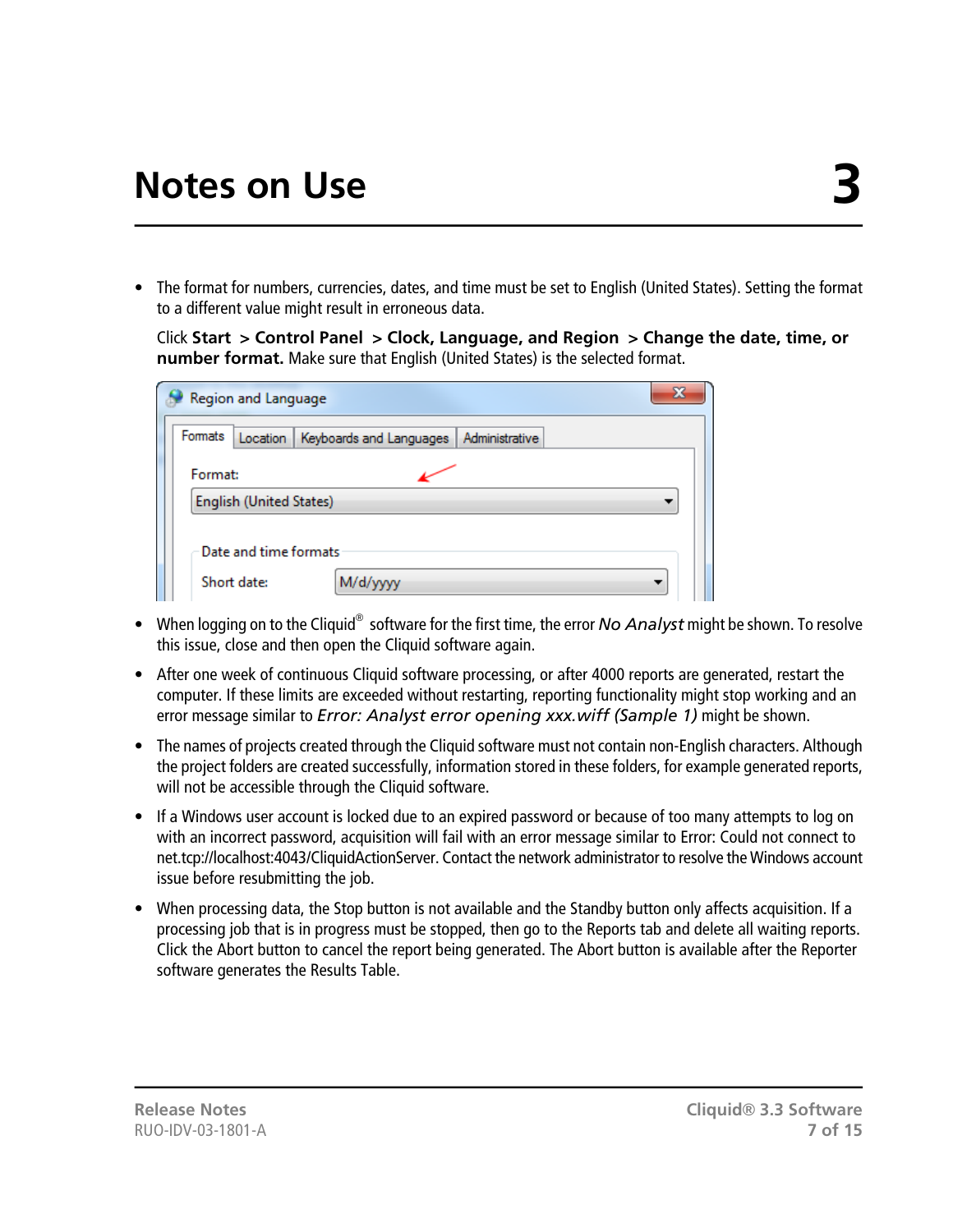#### **Notes on Use**

- In previous versions of the Cliquid software, if the general unknown and the targeted and unknown screening parameters were updated and then a data review of the general unknown screening test results was initiated, the Cliquid software would create a new Results Table based on the updated parameters. In version 3.3, the Results Table generated based on the original parameters is shown when the Data Review workflow is initiated. To generate results based on new parameters, the user must submit the data through the Process data workflow after the parameters are updated.
- The Cliquid software might indicate that a Process data task was completed successfully, but no report was generated. When the View button on the Reports tab is clicked, an empty box opens. To generate the report, click Data Review.
- During the Process data task and the Data Review task, the Analyst<sup>®</sup> software peak review window opens. If the information in the Results Table is modified, and then the Done button is clicked without changing the focus, then the Cliquid software might generate an error. Close the error message. The report will not generate. However, users can click Data Review or resubmit the job using the Process data task to generate the report.
- Occasionally, the peak is not shown correctly in the Peak Review pane because of a zooming issue. To resolve this issue, it is recommended that the user change the picture setting in the report template from Autozoom to 4 mins.
- When a *Scheduled* MRM<sup>TM</sup> algorithm test is selected as the template, if a retention time for the compound is not included in the MRM catalogue, then the retention time column for that compound is populated with 0 in the resulting acquisition method. Using the Analyst software, type any missing retention times in the retention time column in the acquisition method.
- When a customized test is selected as the template, the customization is not carried over to the new test. However, if the new test is customized and then a custom column is added, then the pre-defined information from the template test might be shown in the new test. Make sure that this information is deleted before completing the customization.
- If an amino acid test is customized and information is added to the sample list, these values might carry over to the next customized amino acid test when a custom column is added. After closing the Customize Sample List Column dialog, make sure that only the appropriate values are shown in the sample list before completing the customization.
- Because the MRM catalogue does not contain analyte group, window, or threshold information, when a test that is based on an sMRMPro survey scan is selected as the template, these fields are not populated in the resulting acquisition method. In addition, the transition is always created as a primary transition with a dwell weight of 1. Using the Analyst software, type the missing information in the new acquisition method.
- When importing a sample list, check the information in each column of the sample list because the software will replace invalid values from the imported file with default values. For example, if the value in the Dilution column of the sample list being imported is A, then the software automatically replaces the A with a value of 1, a valid default for this column.
- If an archive is created for the current date when no submitted jobs exist for the current date, for example, the last job being archiving was submitted on the previous day, the archive timestamp is shown as [date] 11:59:59 PM, not the actual time the archive was created. If there are jobs submitted on the current date, the timestamp shows the actual time the archive was created.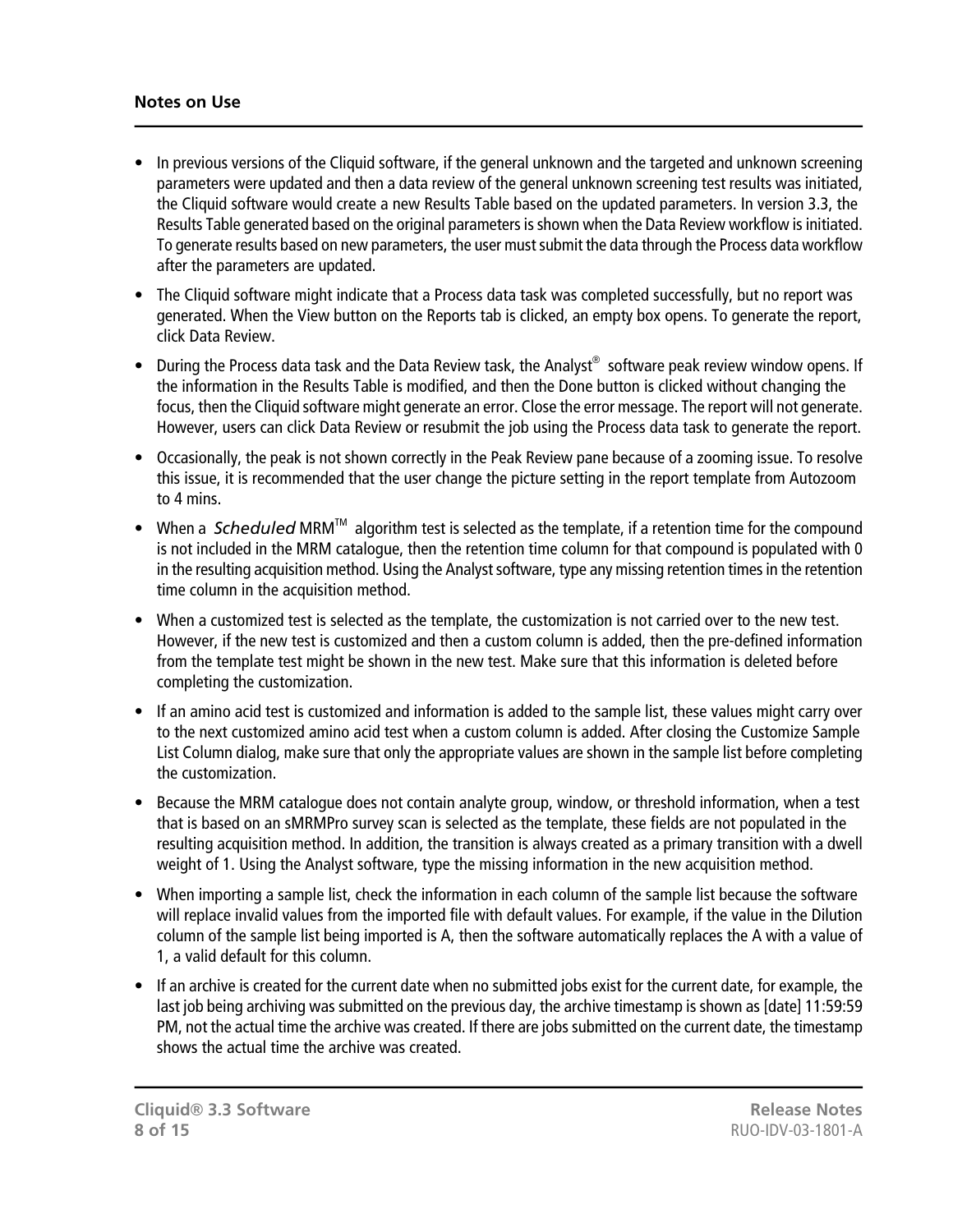- When processing data from an archive file stored on a network drive, select the Peak Review option. If No is selected in response to the peak review question, the Analyst software cannot open the .wiff file and the processing job will fail.
- If the network connection to the archive is lost while the user is processing data or reviewing data in an archived job, the job will continue running. No additional processing can occur in the archive until the previous job is complete. After the connection is restored, the user must restart the computer to cancel the job in progress. To switch to the current Jobs list while waiting for the archive to come back online, restart the computer.
- If an auto lock occurs while an archive is offline, for example, the network connection to the archive has been lost, and a user logs on before the archive is back online, several Analyst software errors might open. These errors must be dismissed before the user can continue.
- If the Jobs list is now shown after logging on after an auto lock, then log off and log on to refresh the interface.
- When running an amino acid test, if a decimal value is entered in the Total Urine Volume of the Sample List, then the software uses the decimal value to perform the calculations. However, the generated report shows an integer value, not the decimal value. A decimal value greater than or equal to .5 will round the value up to the nearest integer and a decimal value less than .5 will round the value down to the nearest integer. This is for viewing purposes only. There is no impact on the calculated value.
- If the acquisition method sets the first level Information Dependent Acquisition (IDA) criteria to enable the Dynamic Background Subtraction™ algorithm, AB SCIEX recommends that users clear the check box for the Background subtract (scans) parameter in the General unknown and targeted and unknown screening processing parameters in the Cliquid software.
- When submitting a batch using the Spark-Holland Pico SPE System, the Left Cartridge Tray and Left Cartridge Position columns in the sample list cannot be blank if the SPE is set to XLC within the Pico portion of the acquisition method. This setting can be changed only within the Symbiosis Pico for Analyst software application.
- When creating a system suitability test using the Spark-Holland Pico SPE System, the Instrument Setup Type must be set to LC within the Pico portion of the acquisition method. This setting can be changed only within the Symbiosis Pico for Analyst software application.
- A CTC autosampler is typically configured with an equilibration time of two minutes. When submitting a batch or running a system suitability test using the Cliquid software and a CTC autosampler, if equilibration is required, then type three or more minutes in the Equilibration time field on the Submit page to allow for the two-minute CTC default setting. If equilibration is not required, type zero in this field.
- When processing data that was previously acquired using Cliquid Software for Routine Forensic Toxicology (Drug Screen & Quant version 1.0), always select the current processing parameters. The original processing parameters, that is, the library, mass tolerance and purity threshold values, are not retained when upgrading to the current version of the software; therefore when the original processing parameters are selected, the resulting report will not match the original report. To process the data with the original processing parameters, set the Library search parameters to the values in the original report. Make sure to change the parameters back to the current values, if required, after the data has been processed.
- When processing data associated with a test that has multiple versions, always check the date located to the right of the version number to make sure that the correct version is selected.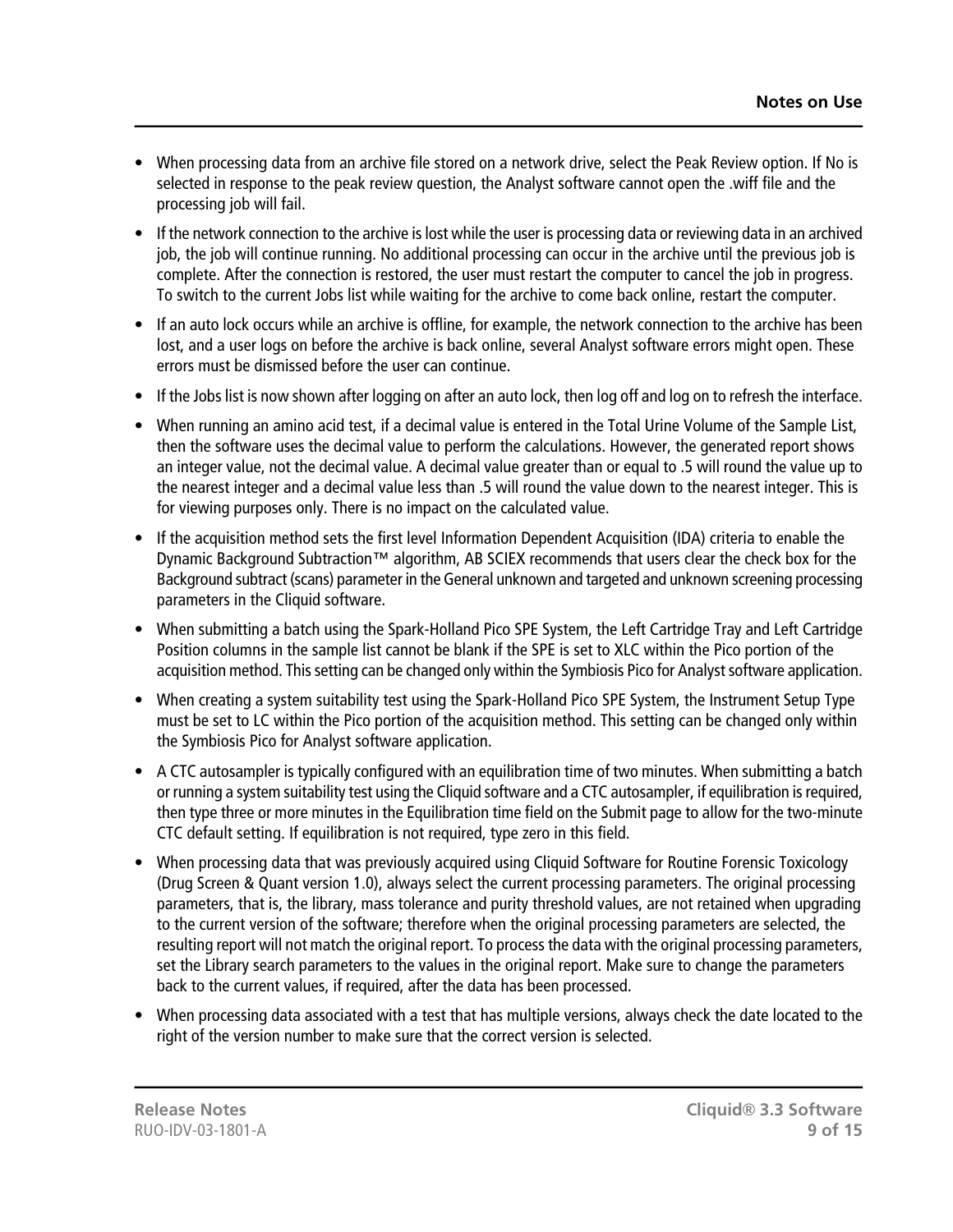- When using the Search feature to locate the compounds to include in a test, add the selected compounds from each search to the test before starting another search.
- If the user clicks Stop or Standby in the Cliquid software while running samples, the user can either delete the remaining samples or keep them in the queue. We recommend that users delete the remaining samples in the batch when using a multiplexing configuration. For workstations with a multiplexing configuration, the timing of the two streams can be affected and might cause the multiplexing to be out-of-sync and therefore less efficient than expected.
- When creating an acquisition method for a multiplexing test, the user can choose "If any stream has an error, stop all streams" as the error recovery option for the MPX<sup>™</sup> driver software. It is recommended that users do not select this option. If the method is used in the Cliquid software with a multiplexing configuration and one stream fails, the Cliquid software will continue running samples on the other stream. If the user wants to stop the batch completely, then all of the samples must be deleted.
- <span id="page-9-0"></span>• When using a multiplexing lc system, if the first sample in a batch submitted through the Cliquid software is acquiring and the user clicks Stop or Standby to cancel the acquisition, then click Stop or Standby again to stop the second sample (in the other stream) if the sample has already been submitted to the queue.

#### **Known Issues and Limitations**

**Note:** The numbers in brackets are reference numbers to each issue or feature in the AB SCIEX internal tracking system.

- When previously acquired data is added to reports during the Run samples workflow, and the Per sample reporting option is selected, if a user subsequently deletes one of the samples that is waiting to be acquired, the sample is correctly removed from the job and is not shown on the Samples tab. The deleted sample continues to be shown on the Reports tab, resulting in a generated report that contains only the previously acquired data that was added. This report can be disregarded. (CL-530)
- Occasionally, the log in time for a new user is very slow. This might be caused by a non-registered version of the Analyst software. To resolve this issue, make sure that the Analyst software has been registered using the Analyst User Registration dialog. (CL-605)
- In the Run samples and Customize a test workflows, navigation from selecting a test to the Sample List page might be slower than normal if there is a test containing a large number of analytes  $(> 600)$ . (20097)
- If an incorrect report style is selected when submitting a targeted and unknown screening test, then the query which triggers the library search is not executed and the library search results are not generated. When the user accesses the MS/MS review workspace through the Process data or Data Review task, the Library Search Session panes are empty. (CL-1328)
- Occasionally when a submitted job contains numerous samples and multiple reports are requested, reporting will fail. A message indicating that too many files are open is generated. It is recommended that any one job contains a maximum of 15 reports. (CL-1386)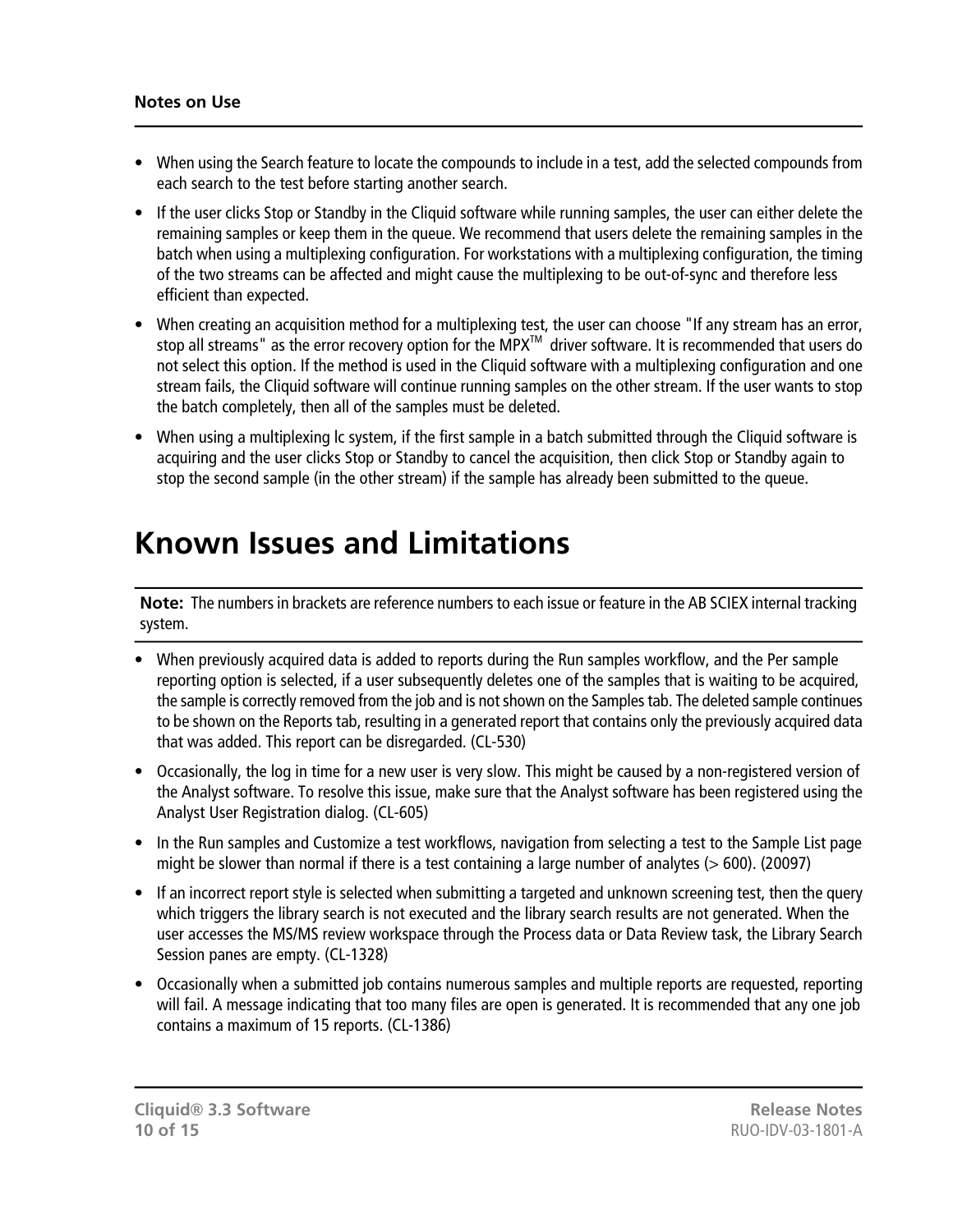- When reviewing the generated library search results for a test that is based on an sMRMPro survey scan, the XIC of a secondary transition where only one EPI was acquired is shown as a vertical bar even though the Analyst software integrated the peak and the peak area is greater than 0. (CL-1425)
- When a primary transition is unintegrated in the Peak Review workspace, the Cliquid software continues to show the analyte in the library search session summary table. All transitions for the analyte (primary and secondary) must be unintegrated to remove the analyte from the report. (CL-1431)
- When the information in the library search session summary table is exported, the Cliquid software incorrectly sets the acquired EPI flag to true when no EPIs were acquired for the analyte. (CL-1458)
- Occasionally, when moving between the Peak Review and the MS/MS Review workspaces after peaks have been integrated or changes have been made to calibration curves, an *Invalid Pointer* message is shown. The user must dismiss this message dialog to continue. (CL-1476)
- On the Jobs list, the response time might be slower than normal when selecting a job if the job contains a large number of reports  $(> 60)$ . (27866)
- Occasionally, when processing data from an archived file stored on a network drive, a ReporterCage.exe error opens. Click **OK** to dismiss the error message, and the report will generate successfully. If the message is not dismissed, then reporting will fail. (33528)
- Occasionally when submitting a ChemoView<sup>™</sup> software batch and selecting the batch reporting option, the generated report might not populate correctly. In the standalone version of the ChemoView software, the following error is reported: Error HRESULT E\_FAIL has been returned from a call to a COM component. (33839)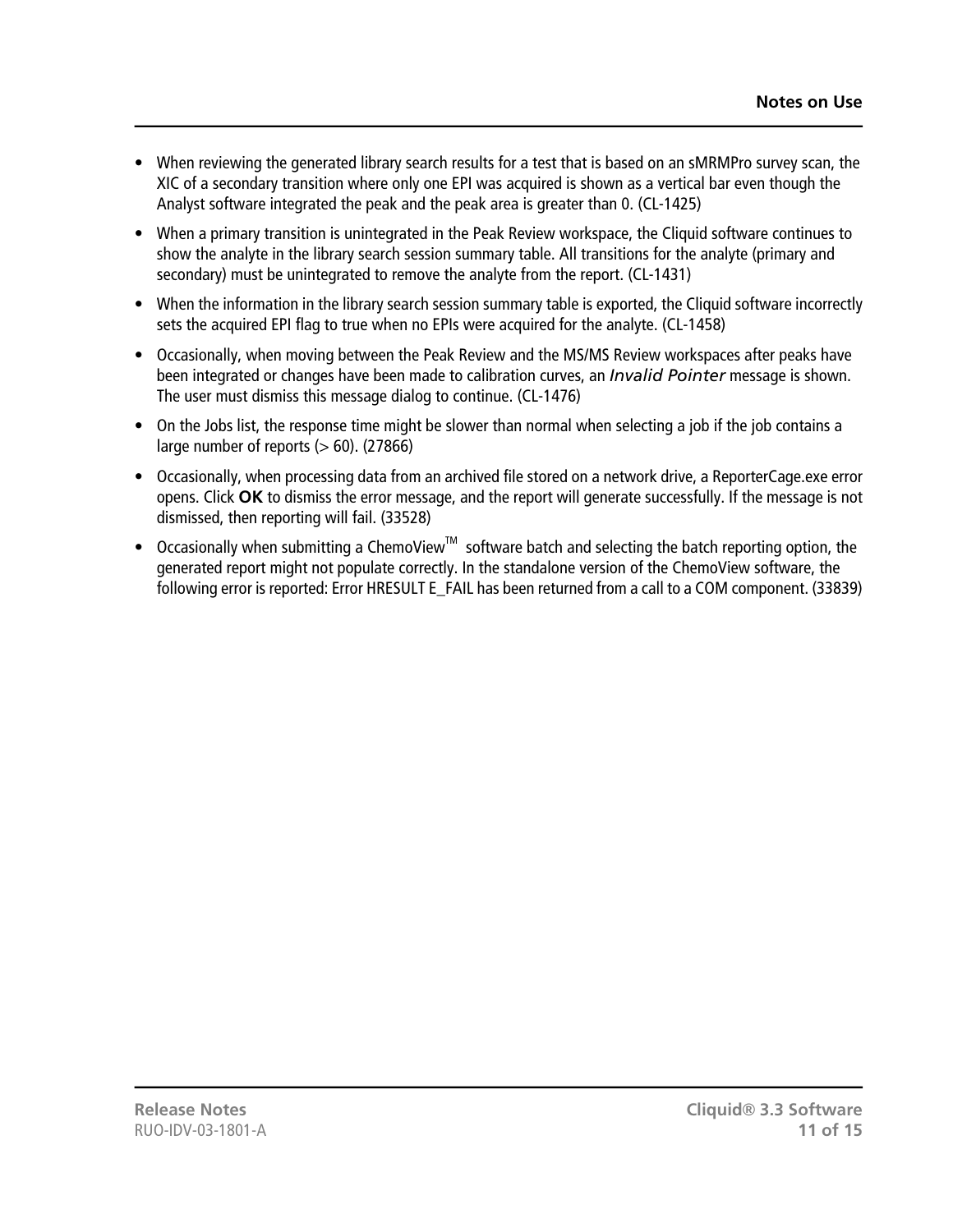### <span id="page-11-1"></span><span id="page-11-0"></span>**Related Documentation**

The customer documentation for the system includes these materials:

- **•** Cliquid<sup>®</sup> 3.3 Software Site Planning Guide—Provides the information required to prepare the site for the installation of the Cliquid software. This document also provides information required to prepare for the activation of the features, for example, ChemoView and LIMS communications, in the software.
- *Cliquid® 3.3 Software Installation Guide for Upgrades*—Provides procedures for upgrading an existing version of the Cliquid software to the current version of the software. Includes a checklist, which provides a summary of activities to be completed during the installation and setup of the Cliquid software.
- Reference Guide—Identifies resources available for performing tasks in the Cliquid® software, as well as training resources.
- Cliquid<sup>®</sup> Help—Provides step-by-step procedures related to using the software.
- *Peak Review for Quantitation Tests Tutorial*—Provides step-by-step procedures for reviewing the peaks that the software has identified, and then redefining the peak or the start and end points where necessary. This tutorial covers data acquired using a quantitation test.
- *Interactive Data Review for Screening Tests Tutorial—Provides step-by-step procedures for reviewing* the peaks that the software has identified, and then redefining the peak or the start and end points where necessary. This tutorial also explains how to use the interactive data review (library search) functionality to adjust library search results reported by the software.
- <span id="page-11-2"></span>• *Report Templates Tutorial*—Provides a description of the available report templates and tags as well as procedures for adding, removing, and editing tags in existing report templates.

### **Contact Us**

#### **AB SCIEX Support**

- <www.absciex.com/contact-us>
- [www.absciex.com](http://www.absciex.com)

#### **Customer Training**

• In USA: [NA.CustomerTraining@absciex.com](mailto:NA.CustomerTraining@absciex.com)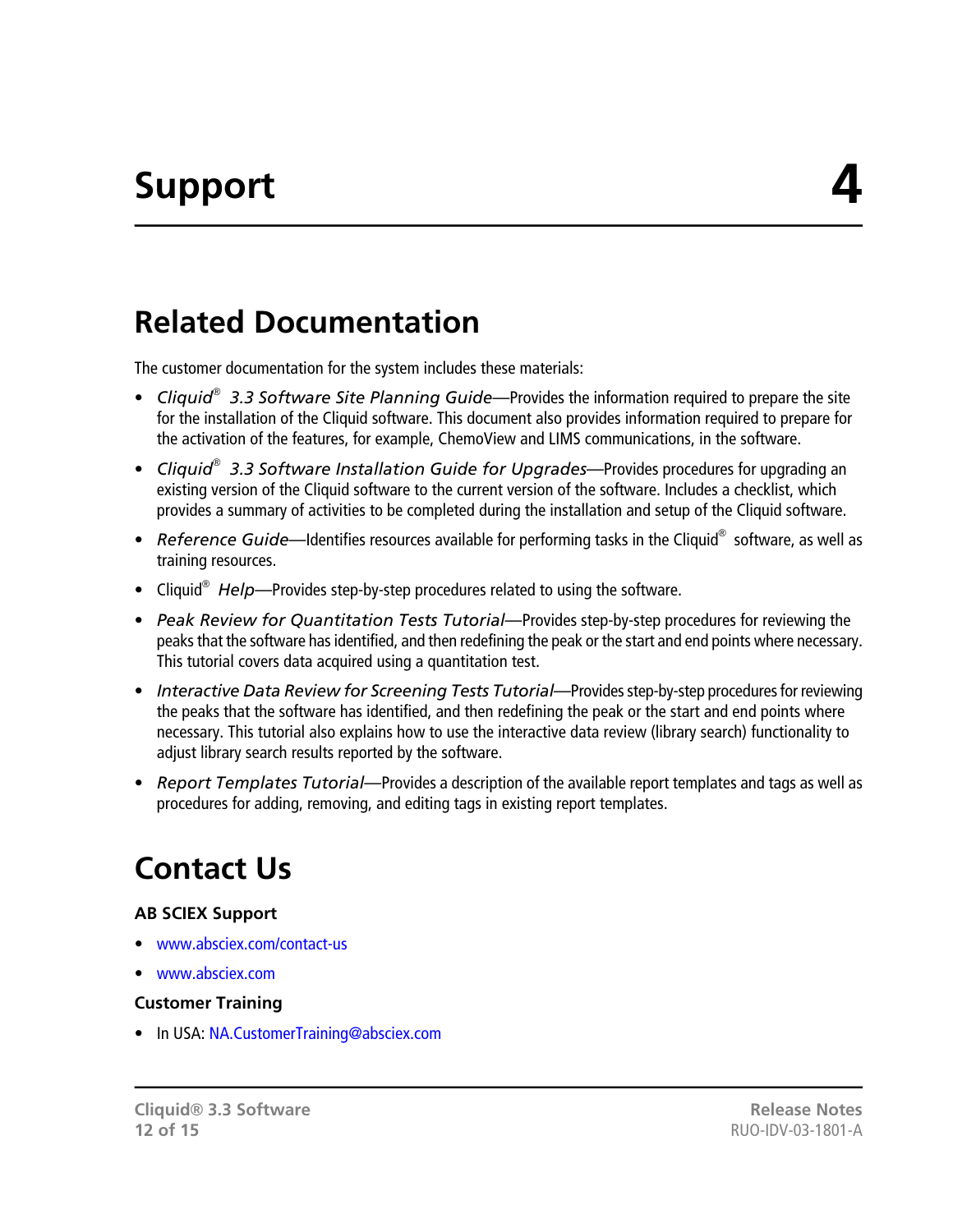- In Europe: [Europe.CustomerTraining@absciex.com](mailto:Europe.CustomerTraining@absciex.com)
- Outside the EU and USA, visit *[www.absciex.com/customer-support/training](#page-14-1)* for contact information

#### **Online Learning Center**

- [www.training.absciex.com](http://www.training.absciex.com)
- [elearning@absciex.com](mailto:elearning@absciex.com)

#### **Customer Documentation**

<span id="page-12-0"></span>• [techpubs@absciex.com](mailto:techpubs@absciex.com)

## **Technical Support**

AB SCIEX and its representatives maintain a staff of fully-trained service and technical specialists located throughout the world. They can answer questions about the system or any technical issues that might arise. For more information, visit the Web site at [www.absciex.com](http://www.absciex.com).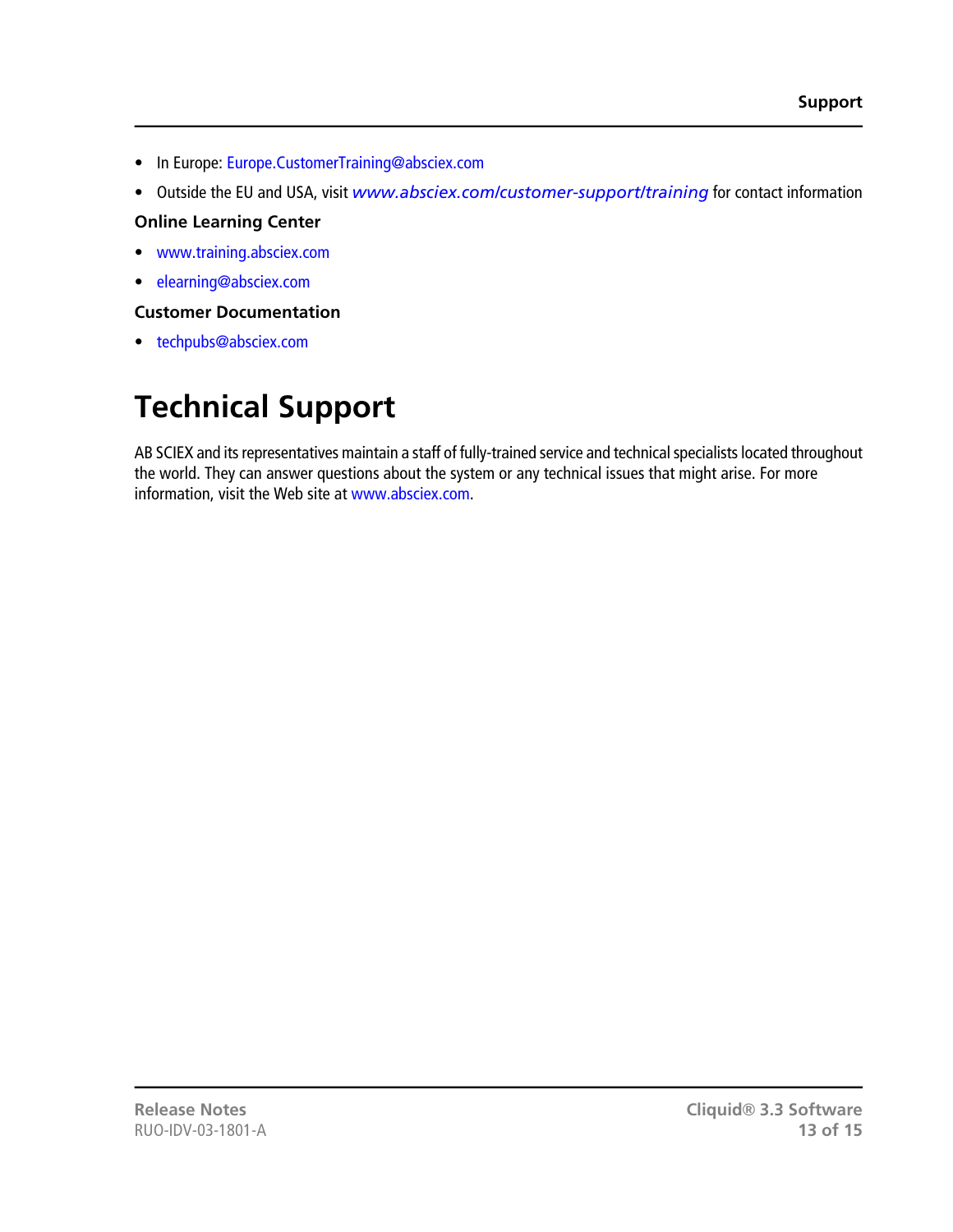## **Unsupported Version of SQLExpress**

<span id="page-13-0"></span>SQL2008 R2 is the only version of the Microsoft SQLExpress software supported by the Cliquid $^{\circledast}$  software. If SQL2005 exists on the computer where the Cliquid software is being installed, then the installer upgrades this version to SQL2008 R2. If a more recent version of SQLExpress is installed on the computer, then the installer will stop and notify the user that an unsupported version of SQL has been detected. The unsupported version of SQLExpress must be removed before installation can continue.

- 1. To remove SQLExpress, click **Start > Control Panel.**
- 2. Click **Programs > Uninstall a program.**

**Note:** SQLExpress has several components, for example, Microsoft SQL Server, Microsoft SQL Server Native Client, Microsoft SQL Server Setup Support Files (English), and so on. Every component must be removed.

- 3. Select the first SQLExpress component listed.
- 4. Click **Uninstall**.
- 5. Repeat steps 3 and 4 for each component listed.
- 6. After all of the SQLExpress components are removed, continue with the installation of the Cliquid software.